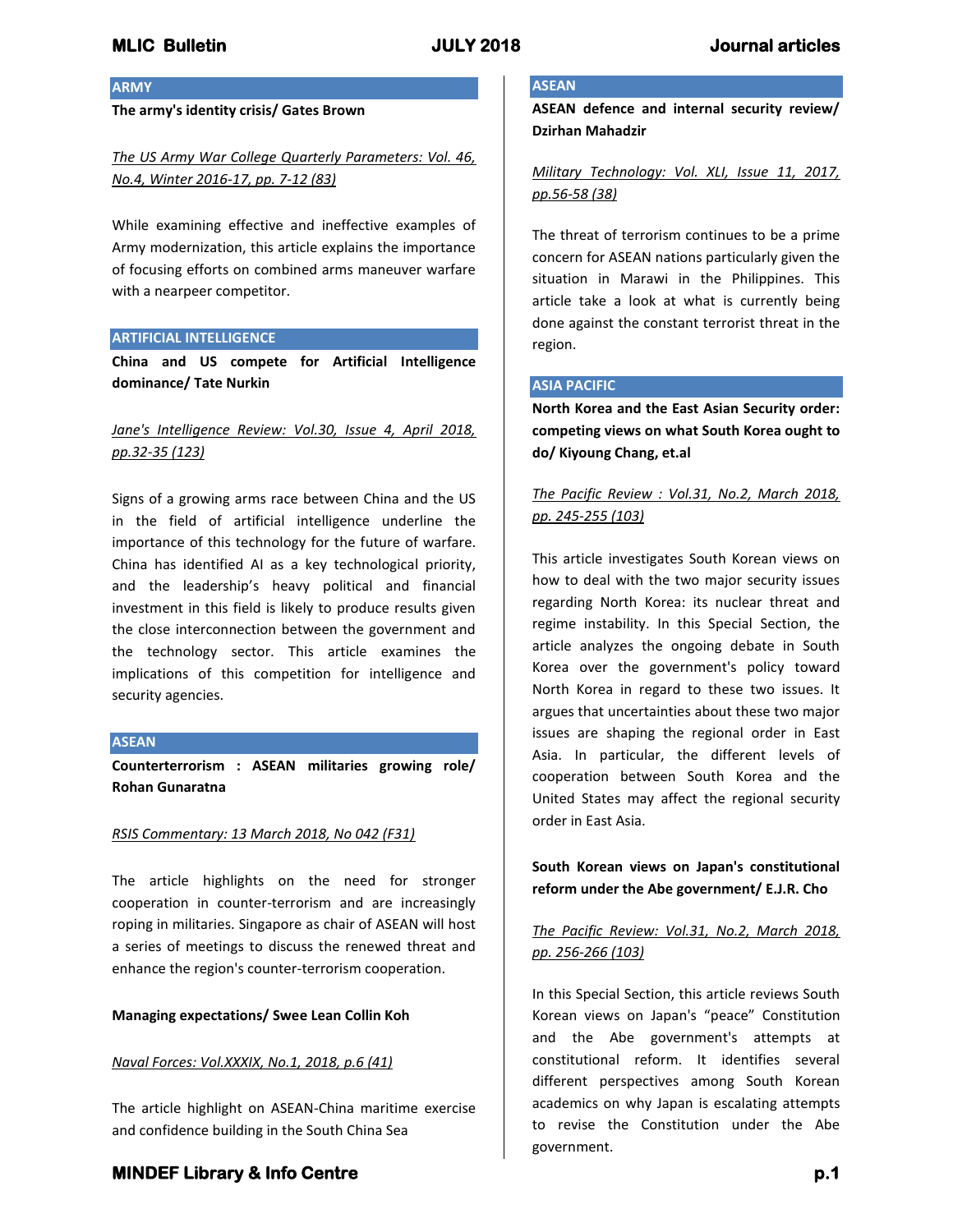## **ASIAN**

**East Asian financial safety net : the problem of leadership/ Kaewkamol Pitakdumrongkit**

### *RSIS Commentary: 06 April 2018, No 066 (F31)*

The article highlights on lack of leadership and the three scenarios of leadership. China and Japan co-leadership and South Korean leadership.

### **Vietnam: riding the Chinese tide/ Do Thanh Hai**

## *The Pacific Review: Vol.31, No.2, March 2018, pp. 205- 220 (103)*

Vietnam's perception of China is nuanced and complex, a mixture of challenge and opportunity. Given its geographic proximity and overwhelming power, China represents a permanent strategic challenge Vietnam cannot escape. However, the two countries are partners in the defence of socialist ideals and communist rule. These circumstances have clearly shaped Vietnam's China policy, which is a mixture of cooperation and struggle. Vietnam's strategy is not about confronting China directly but finding a way to live with and benefit from its power.

### **AUSTRALIA**

**Mission command in the Australian army: a contrast in detail/ Russell W. Glenn**

# *The US Army War College Quarterly Parameters: Vol. 47, No.1, Spring 2017, pp.21-30 (83)*

This article explains the importance of mission command to joint operational effectiveness through the experiences of the Australian and American armies. Guidance is also given regarding the caveats of subordinate competencies and experiences, which affect the appropriate application of the leadership practice.

## **CAMBODIA**

**Insurgent groups during post-conflict transformation: the case of military strongmen in Cambodia/ Daniel Bultmann**

## *Civil Wars : Vol.20 No.1, March 2018, pp.24-44 (110)*

The article discusses the experiences of a group of military strongmen during the post-conflict transformation of two Cambodian insurgent movements into a society of peace after a decades-long civil war. It explains the reasons why some of these strongmen were able to transfer their high status within the insurgency into senior positions in the incumbent government, while others became impoverished and sometimes even preferred to relapse into further conflict. Even though all of these strongmen shared a very similar life course and fought until the end of the conflict, their postconflict fates have been very different. Central to the explanation of their behaviour during the transition is their habitus, the set of resources at their disposal and the nature of their vertical and horizontal social networks.

## **CHINA**

**China's mediation efforts in the Middle East and North Africa : constructive conflict management / Mordechai Chaziza**

*Strategic Analysis: Vol 42, No. 1, January - February 2018, pp. 29-41*

The study findings show that China's mediation role is part of a carefully devised strategy that suits the country's non-intervention policy framework.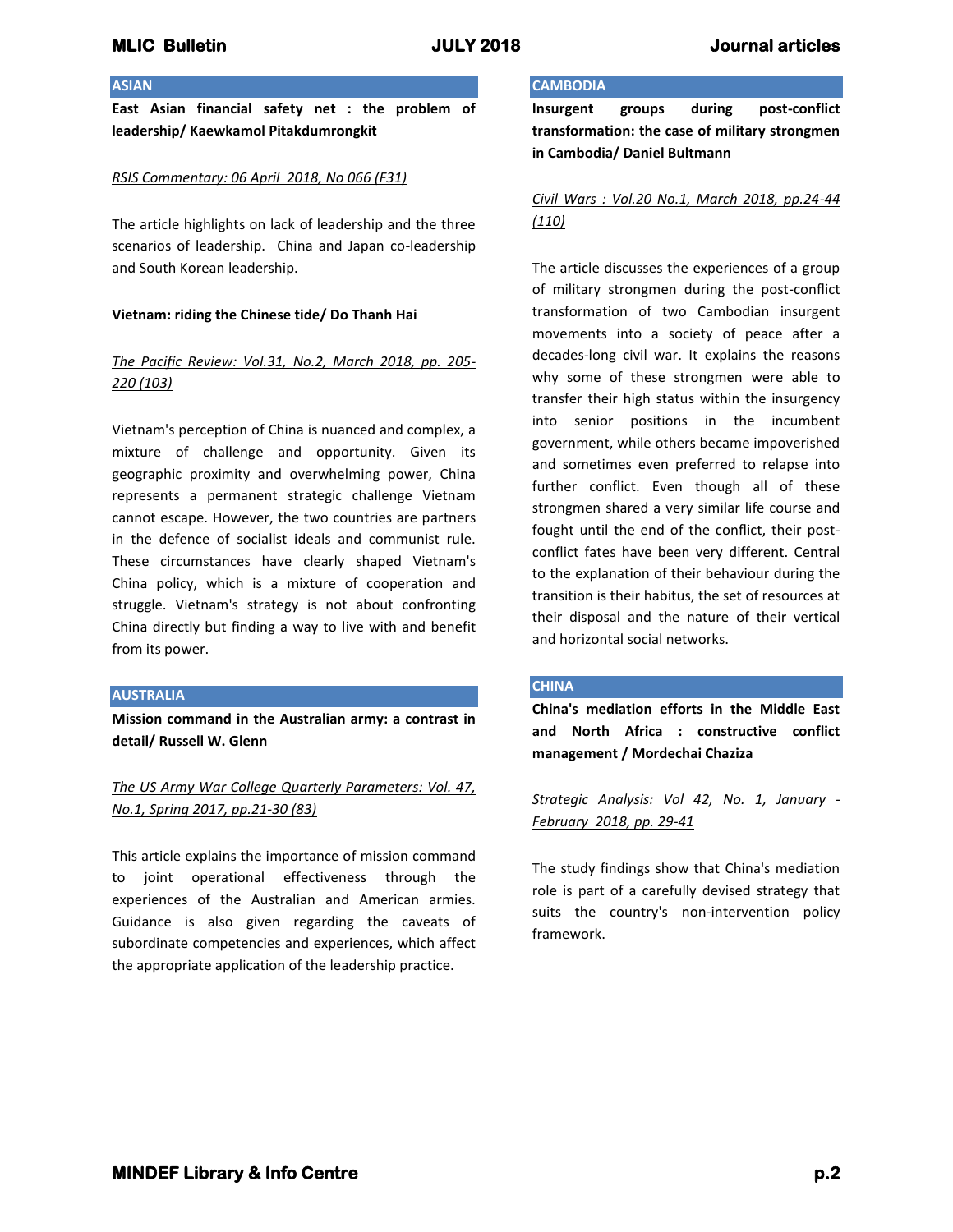## **CHINA**

**The joint operation structure of the Chinese people's liberation army with focus on the reorganization of the chain of command and control under the XI Jinping administration/ Yasuyuki Sugiura**

# *NIDS Journal of Defense and Security : No 18 December 2017, pp.3-31*

This study lies in revealing the present situations of the joint operation structure of the PLA with a focus on the reorganization of the chain of command and control through the series of reforms.

# **Xi Jinping : the strategist behind the dream/ Gordon Barrass**

# *Survival : Vol.60, No.1, February - March 2018, pp.41-68 (106)*

The article highlights the vision and strategy of China to make his country great again, aimed at restoring the dominant regional role that China enjoyed for centuries, pushing Chinese influence far beyond its borders and into the wider world. Will present most other nations with political, economic and military challenges.

# **China's newsmaker : official media coverage and political shifts in the Xi jinping era/ Kyle Jaros**

# *The China Quarterly: March 2018, No.233, pp.111-136 (17)*

The paper has explored changes in the landscape of media coverage in China to shed light on the realignment of politics in the first five years of Xi Jinping's leadership

## **China and the US alliance system/ Adam P Liff**

# *The China Quarterly: March 2018, No.233, pp.137-165 (17)*

This article aims to identify and critically assess the general trends in Chinese interpretations of the US alliance system. It discusses several broader implications of the analysis for regional peace and stability the US alliance system and US - China relations.

## **CHINA**

**Revising China's strategic culture: contemporary cherry-picking of ancient strategic thought/ Andrea Ghiselli**

# *The China Quarterly: March 2018, No.233, pp.166-185 (17)*

This article looks at the influence of ancient military thinkers. Chinese strategic culture today to shed light on a critical aspect, the relationship between the foreign policy elites and the cultural artefacts and symbols at the origin of strategic culture.

## **Naval history**

## *Orbis: Vol.62 No.2, Spring 2018, pp. 198-203(44)*

The article highlights on recent assessment forecasts that China will process a fleet 500 combatants by 2013, including an undersea force of 75 diesel submarines and 12 nuclear attack submarines. China's leaders would like to achieve their foreign policy ambitions without having to fight the naval contest with United States.

**Back to the future : Singapore, China and southeast Asia/ Linda Lim**

## *RSIS Commentary: 26 March 2018, No 053 (F31)*

The article highlights the dominant narrative in global affairs these days the West is retreating from globalisation while China is rising.

# **MINDEF Library & Info Centre** *p.3* **p.3**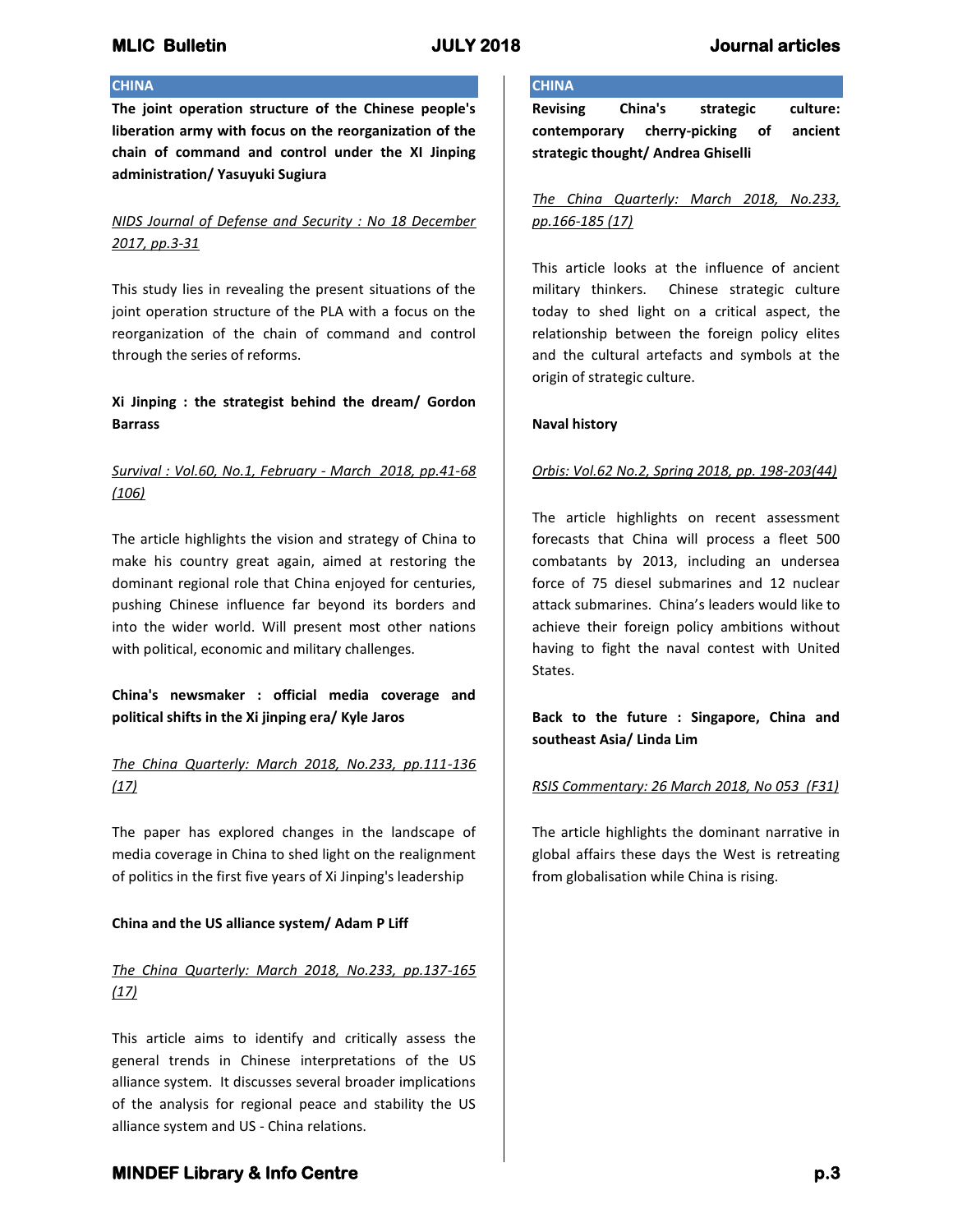## **CHINA**

**How China ends wars: implications for east Asian and US security/ Oriana Skylar Mastro**

## *The Washington Quarterly: Spring 2018, Vol.41 No.1, pp.45-60 (108)*

The article highlights how China approaches three critical factors that shape war termination, wartime diplomacy, escalation and third party mediation and then evaluate China's increased power, nationalism and participation in international institutions.

## **Bismark or Wilhelm? China's peaceful rise vs its South China Sea policy/ Gregory J Moore**

### *Asian Perspective Vol.42, No. 2, 2018, pp.265-283 (11)*

China's policy in the South China Sea provides a convenient test case, a way to assess China's foreign policy actions against its rhetoric.

### **Batten down the hatches/ Simon Louie**

### *Naval Forces: Vol.XXXIX, No.1, 2018, pp.48-49 (41)*

The article highlights on assessing the PLAN capabilities. Army navy (PLAN) to project naval force beyond the borders for an extended length of time.

## **China's domestic strategic debate and confusion over the South China Sea issue/ Nie Wenjuan**

## *The Pacific Review: Vol.31, No.2, March 2018, pp. 188- 204 (103)*

The article looks at China's strategic debate and confusion over the South China Sea (SCS) issue and explores why it has occurred. It recognizes that China has not yet decided whether the SCS issue should be included among China's core national interests. Additionally, China has not quite figured out whether the priorities should be placed on the SCS claims or the Sino-US relationship. In the final analysis, this article tries to determine what salient implications a prevailing identity of China as a rising power would yield for its SCS policies.

## **CHINA**

**China's Afghanistan policy since 9/11: stages and prospects/ Zhu Yongbiao**

*Asian Survey: Vol.58 No.2, March/April 2018, pp.281-301 (12)*

Since 9/11, the relationship between China and Afghanistan has experienced four stages, which reflect China's changing roles in this area. China is likely to play a greater role as it seeks to press ahead, despite obstacles, with its new Silk Road projects. In the future, China will likely be involved in Afghanistan in greater depth and on a larger scale.

# **China flexes maritime muscle to warn Taiwan and regional rivals/ Veerle Nouwens**

# *Asian Military Review: Vol.26, Issue 4, June/July 2018 , pp.36-38 (60)*

Beijing's displeasure over the current Taiwanese government's refusal to formally recognise the so-called '1992 consensus' on the One China Policy, has been increasingly noticeable in official statements by President Xi Jinping. China's live-fire naval exercises in the Taiwan Strait, held alongside its Naval Parade in the South China Sea, served as a direct warning to Taiwan and follows a steady increase in military exercises around the island.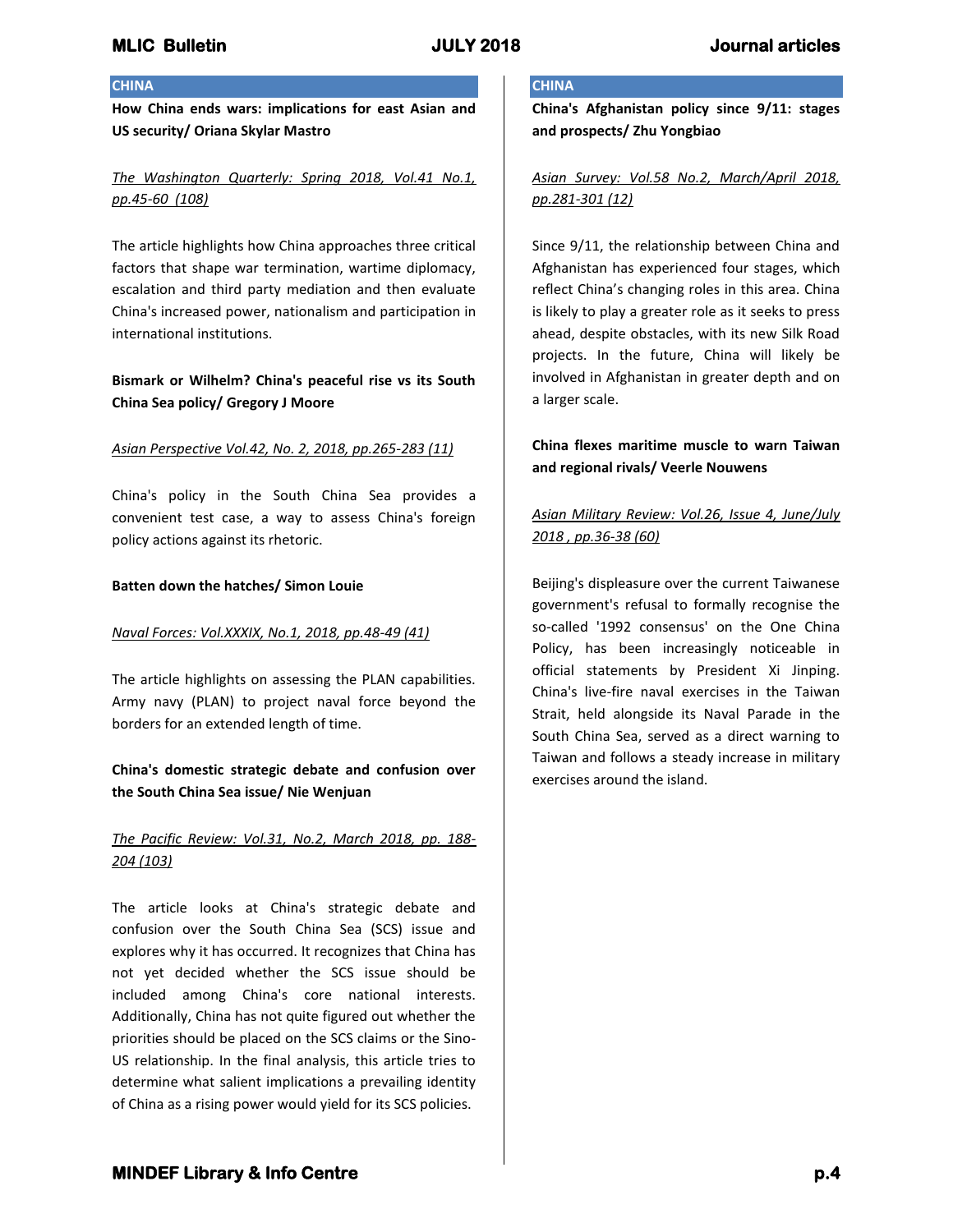## **CHINA**

**Why is China unwelcome in Taiwan? Cultural alienation, democratic anxiety or economic loss in explaining Taiwanese resistance to China/ Wei-Feng Tzeng, et.al**

*Issues & Studies: Vol.53, No 4, December 2017, pp.1750011-1 (34)*

This paper explores the factors that affect Taiwanese citizens' resistance to closer relations with China. Elements in Taiwanese society have recently exhibited a strong sense of anxiety in the face of a rising China. Distinct from the past military confrontation between China and Taiwan, more recently, Taiwanese citizens have been subject to a strengthening of cross-Strait relations and interactions, which makes their rising resistance to China puzzling.

#### **CIVIL WAR**

**Going on the run: what drives military desertion in civil war?/Holger Albrecht**

## *Security Studies : Vol.27, No 2, April-June 2018, pp.179- 203 (118)*

Under which circumstances do soldiers and officers desert in a violent domestic conflict? This article studies individual military insubordination in the Syrian civil war, drawing on interviews with deserters from the Syrian army now based in Turkey, Jordan, and Lebanon. A plausibility probe of existing explanations reveals that desertion opportunities originating in conflict events and the presence of safe-havens fail to explain individual deserters' decision making. Accounting for sociopsychological factors—moral grievances and fear generates more promising results for an inquiry into the conditions under which military personnel desert. While moral concerns with continued military service contribute to accumulating grievances among military members engaged in the civil war, fear—that is, soldiers' concerns for their own safety—is a more effective triggering cause of desertion. The article presents a theory-generating case study on the causes of military insubordination and disintegration during violent conflict.

### **CIVIL WAR**

**State repression and post-conflict peace failure/ Eric Keels, et.al**

*Conflict, Security & Development: Vol 18, No. 1, January 2018, pp.17-37*

This paper provides evidence that state repression is a strong predictor of peace failure following civil war. Existing literature fails to examine the possibility that more repressive states are even less likely than their counterparts to escape the 'conflict trap'. We argue that when states use repressive tactics to achieve their objectives, it signals to the broader population that the state cannot be trusted; and the regime does not believe their rule is to be questioned. These signals polarise citizens into new or existing rebel factions thereby increasing the risk of another civil war.

### **COMMUNICATIONS**

**Tactical communications: next-generation tactical radios incorporating innovative software-defined radio technology/ Peter Donaldson, et.al**

# *Military Technology: Vol. XLI, Issue 4, 2017, pp.18-25 (38)*

Advanced waveforms and new High Frequency (HF) SDRs came to the fore in military tactical communications during 2016, with robust and secure networking of diverse radio types in mobile joint and combined operations and infrastructure independence in contingencies emphasised as important themes. This article looks at emerging requirements for tactical communication capabilities.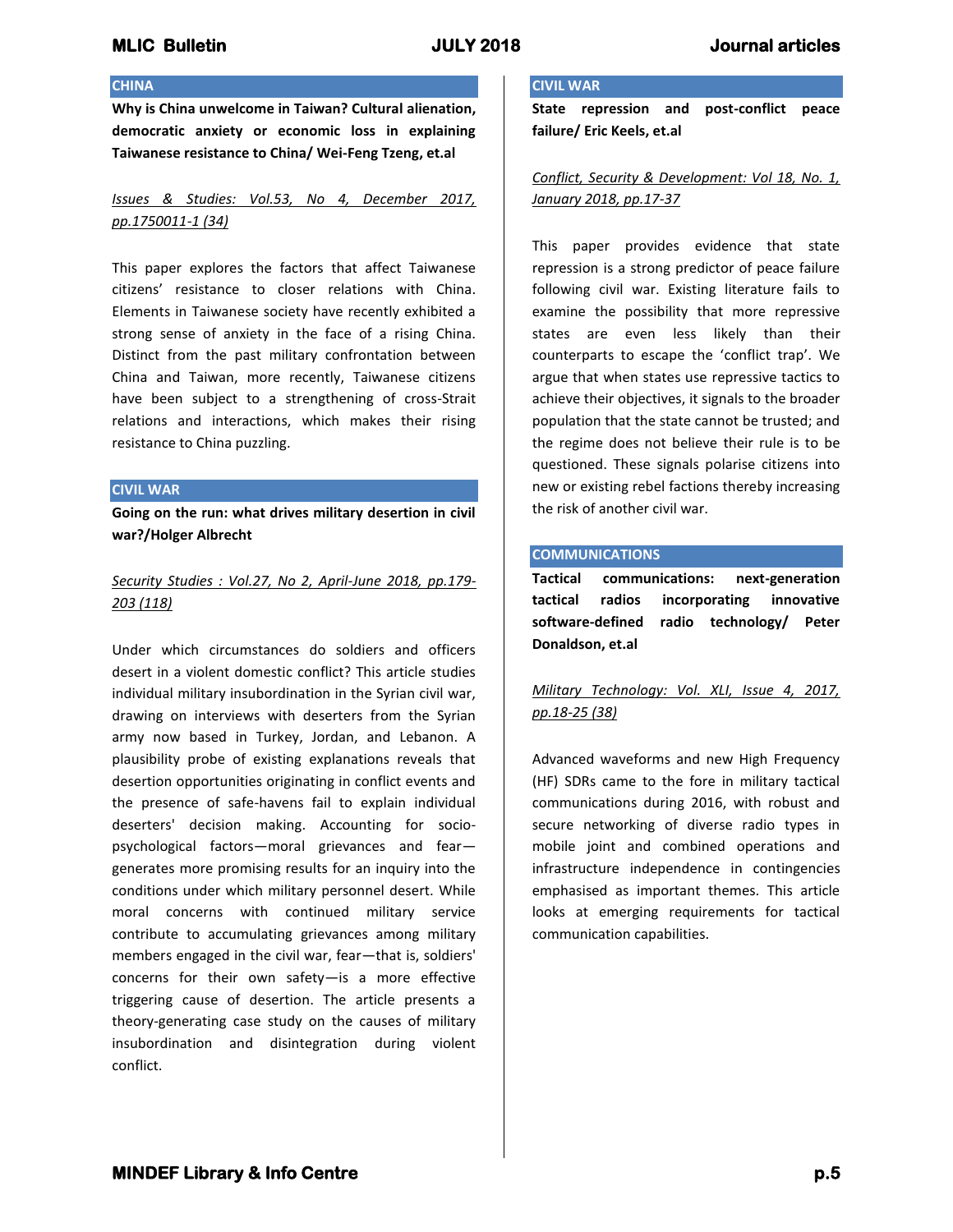### **CYBER**

**Armed forces, cyberspace, and global website of the Israeli defense forces 2007-2015/ Oren Golan**

*Armed Forces & Society: Vol. 44, No. 2, April 2018, pp.280-300 (3)*

The article highlights a crucial focus on the how of military attempts aimed at gaining legitimacy for armed forces.

## **Bridging the gap between cyber strategy and operations : a missing layer of policy/ Christopher Wardrop**

## *Australian Defence Force Journal : Issue. 204, 2018, pp.61-69 (F7)*

This article seeks to identify who is responsible for formulating and enacting the policy to bridge the gap between strategic intent and operational planning and implementation. It also defines the cyber domain and threats, identifies the key challenges of military cyber operations and examines the trajectory for the growth of cyber capabilities within ADF

## **Questions remain over critical computer vulnerabilities/ Yossi Oren**

# *Jane's Intelligence Review: Vol.30, Issue 4, April 2018, pp.50-53 (123)*

The disclosure of the Meltdown and Spectre vulnerabilities revealed that virtually all computers connected to the internet had been extremely vulnerable to exploitation, particularly by nation-state actors. The growing complexity of computer processors means that it is highly likely that there are further micro architectural side-channels that have yet to be discovered or publicly disclosed, and which could be exploited by threat actors. This article examines these vulnerabilities and assesses the likelihood of similar weaknesses being discovered in the future.

## **CYBERSECURITY**

**The Clinton administration's development and implementation of cybersecurity strategy (1993-2001)/ James D. Boys**

*Intelligence and National Security: Vol.33, No.5, August 2018, pp.755-770 (99)*

The concept of an assault on the critical infrastructure of the United States is often referred to as a 'Cyber Pearl Harbor'. This implies that such an attack would come as a surprise. By 2016, however, few could claim to be surprised by such an event. This paper explains how the Clinton administration addressed cybersecurity in the 1990s as computers became an everyday item. With the benefits of this era, however, came potentially devastating implications for national security as the Clinton administration was required to confront a form of politically motivated violence unlike any that had been seen before Cyberterrorism.

### **CYBERSPACE**

**On cyber: preparing the 21st century MAGTF to fight in the cyberspace domain/ Austin Duncan**

# *Marine Corps Gazette: Vol.102, No.4, April 2018, pp.34-35 (71)*

The MAGTF is the Marine Corps' principal warfighting organization, a task-organized force tailored in size and capability to accomplish any mission across the range of military operations. Currently MAGTFs of all sizes and capabilities are unable to execute maneuver warfare through combined arms in cyberspace. To prepare for armed conflict in the cyberspace domain, the Marine Corps must stop conceptualizing conflict in cyberspace as a primarily defensive operation, enable MAGTFs with organic cyber capabilities and demand an extension of cyber authorities to the tactical level in support of MAGTF operations. Should the organisation evolve, the 21st century MAGTF can and will succeed in the cyberspace domain.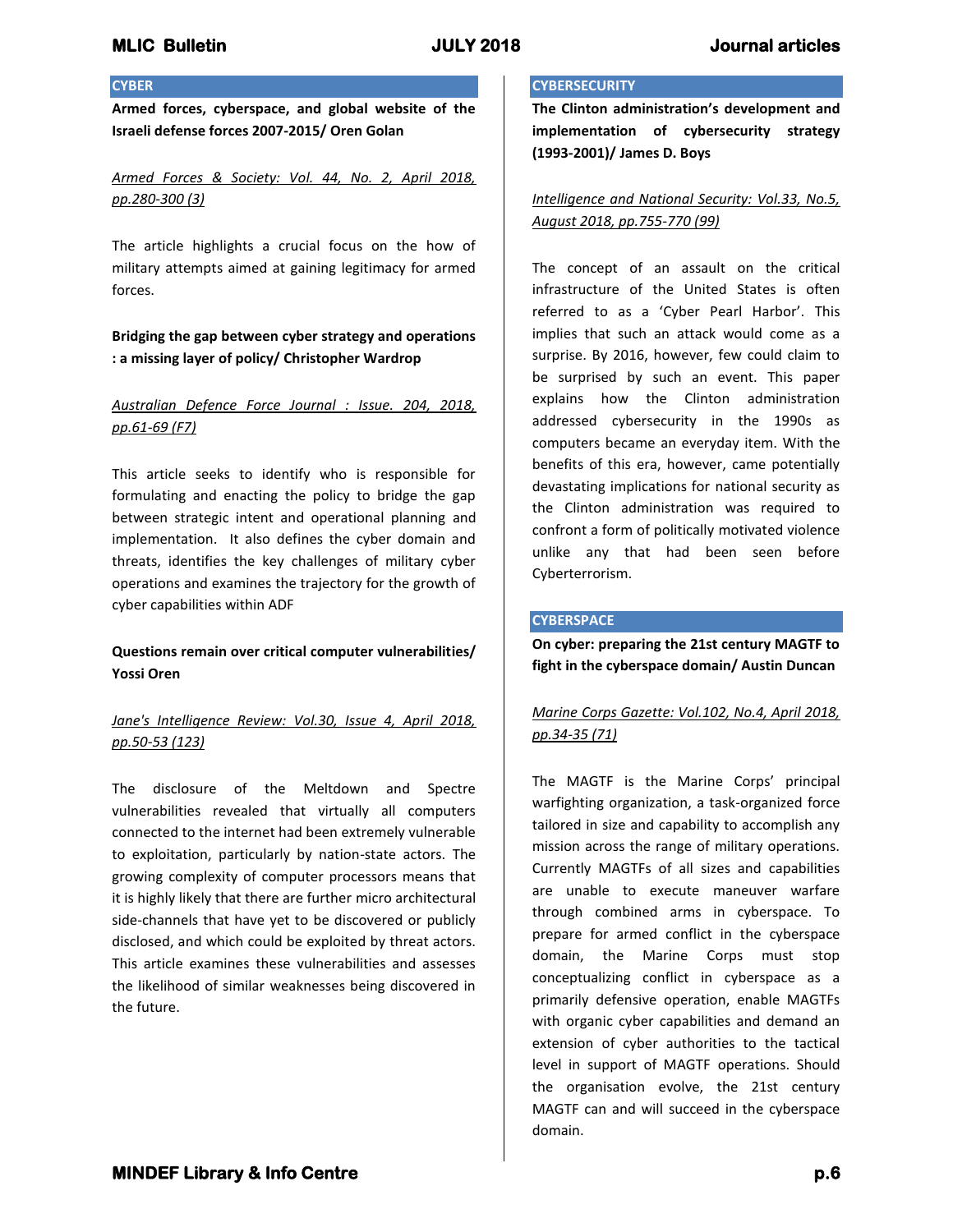### **DEVELOPING COUNTRIES**

**Crises and unpredictability in developing countries/ Nerea San-Martin-Albizuri, et.al**

### *Third World Quarterly: Vol.39, No.1, 2018, pp.35-50 (101)*

Developing countries have suffered most of the financial crises in the context of the process of economic and financial globalisation. Both current and previous crises have revealed that unpredictability is a feature common to all the episodes which occurred during the process of globalisation. Although certain alarms went off, any of those external financial crises were actually predicted by the advanced methods in use for prediction and country risk analysis. Taking into consideration the information above, the aim of this paper is to check the ability to foresee external financial crises in developing countries of both the country risk index published by Euro money and the Credit Ratings variable included therein.

#### **DISASTER**

**Managing disasters : three key elements in ASEAN cooperation/ Said Faisal**

## *RSIS Commentary: 07 March 2018, No 036 (F31)*

The ASEAN experience has demonstrated that it offers a successful and progressive model of regional cooperation in disaster management.

## **The politics of the post conflict and post disaster nexus in Nepal/ Elly Harrowell**

# *Conflict, Security & Development: Vol 18, No. 3, May 2018, pp. 181-205*

This article represents part of a wider study of the PCR-PDR nexus at the policy level, comparing a number of such cases where post disaster reconstruction process has been followed by the reconstruction after an armed conflict and Aceh where such how process have taken place concurrently.

### **DISASTER MANAGEMENT**

**A proposed framework of key activities and processes in the preparedness and recovery phases of disaster management/ Richard Oloruntoba, et.al**

## *Disasters: Vol.42, No.3, July 2018, pp.541-570 (23)*

This paper proposes an empirically grounded framework for examining the preparedness and recovery phases of disaster management activities and processes pertaining to predictable disasters within a developed country. The two-stage framework provides a single model composed of important preparedness and recovery initiatives, as well as activities and processes derived from empirical data collected for case studies from Australia: the 'Black Saturday' bushfires in the state of Victoria in February 2009; and Cyclone Larry in March 2006.

### **EUROPE**

**Pluralism, decolonization and international society/ William Clapton**

*Cambridge Review of International Affairs: Vol.30, No.4, August 2017, pp. 350-367 (93)*

This article advances a different narrative of the evolution of pluralism within international society, suggesting that pluralism has only been reflected in the practices of the society of states since decolonization. Even after decolonization, there have been continued exceptions and violations to pluralist norms, signifying a contemporary international society that is both pluralist and hierarchical.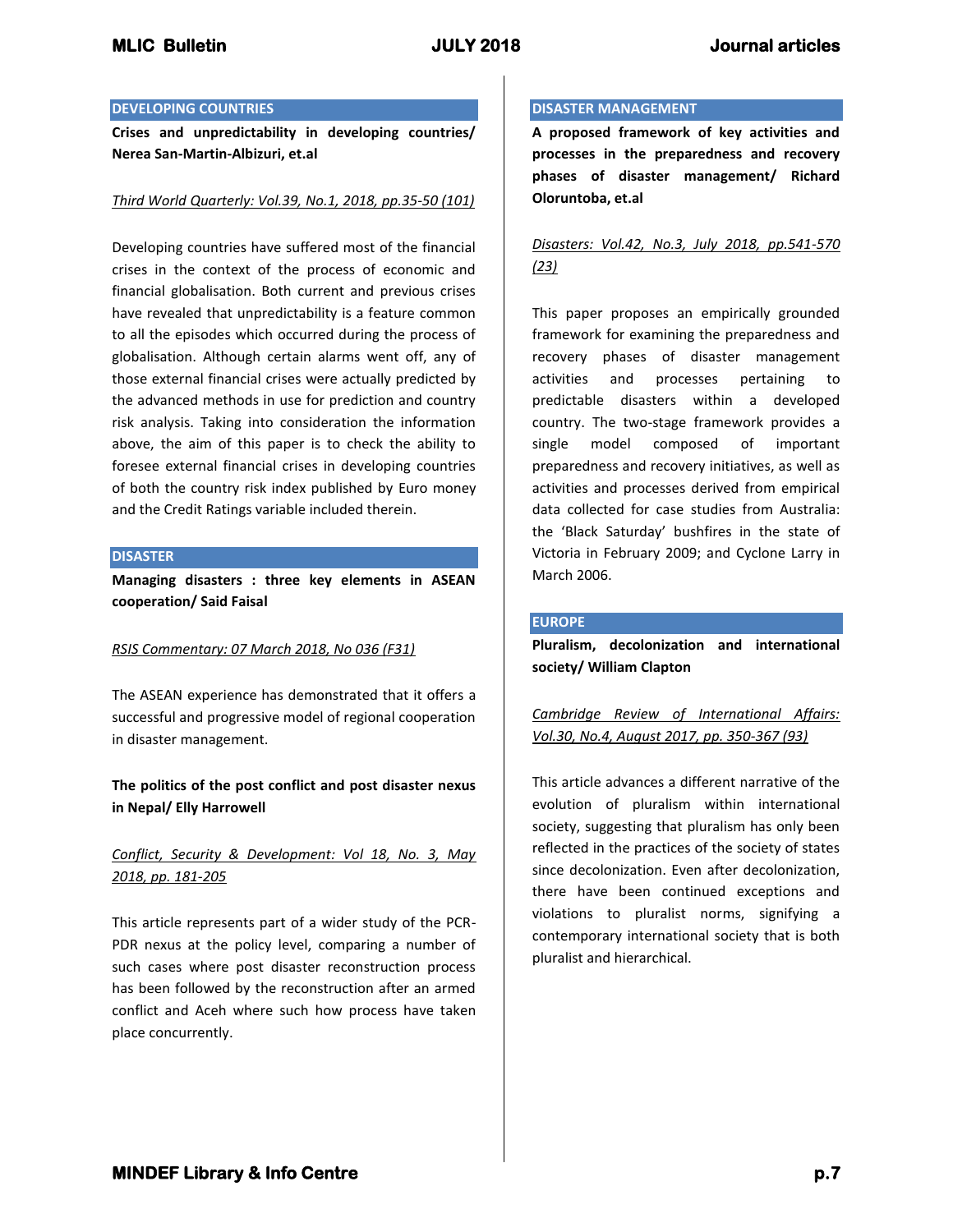### **INDO-PACIFIC**

**Indonesia, Vietnam,India, Malaysia : Russia insures against the PRC**

*Defense and Foreign Affairs Strategic Policy: 5-6 2018, p.15 (22)*

The article highlights on the PRC is existentially dependent on Russia and US, Australia. Moscow's Indo-Pacific strategy has been consistent and crossed ideology boundaries from Tsarist and Soviet to Russian.

### **INFORMATION WARFARE**

**Information warfare in an information age/ William R. Gery, et.al**

# *JFQ - Joint Force Quarterly : Issue 85, 2nd Quarter 2017, pp.22-29 (79)*

The Internet of Things (IoT) is bound by a mesh network that is increasingly connected to every part of our lives, and those devices are becoming increasingly reliant on each other to perform their functions. The idea of interconnectivity is not only about the IoT but also the information that transits the Internet, and how it influences our daily decisions. The trend toward a worldwide mesh-network is nearing, and with the creation of an information technology (IT)-based domain comes increased understanding of the environment in which we live.

### **INSURGENCY**

**Competing for control over the state : the case of Yemen/ Maria - Louise Clausen**

# *Small Wars & Insurgencies: Vol. 29, No.3, June 2018, pp. 560-578 (97)*

This article seeks to move beyond a representation of the Yemeni state as fragile and in need of capacity building to strengthen its legal national credentials. It sheds light on how political order in Yemen.

#### **INTELLIGENCE**

**The way ahead in explaining intelligence organization and process/ Peter Gill**

*Intelligence and National Security: Vol.33, No.4, June 2018, pp.574-586 (99)*

This article considers the state of play with respect to modelling and explaining intelligence. First, there are some brief comments on the issue of theory itself; second, there is a more detailed consideration of the key elements of the information and power processes which constitute 'intelligence' and, third, it examines the main variables of regime, strategy and technology that must be considered in explaining the nature of intelligence systems. Finally, some implications for future research are considered.

## **Brazil attempts intelligence reform amid deepening security crisis/ Pablo Uchoa**

*Jane's Intelligence Review: Vol.30, Issue 4, April 2018, pp.8-13 (123)*

Brazil is slowly pressing ahead with intelligence reforms at a time of deepening urban insecurity. This article examines the challenges for a security apparatus that has struggled to emerge from the shadows of military dictatorship. The Brazilian intelligence community could be radically transformed in the next three to five years through new strategies, legislation, and personnel recruitment, although in reality it is likely to remain under-resourced and politically unsupported.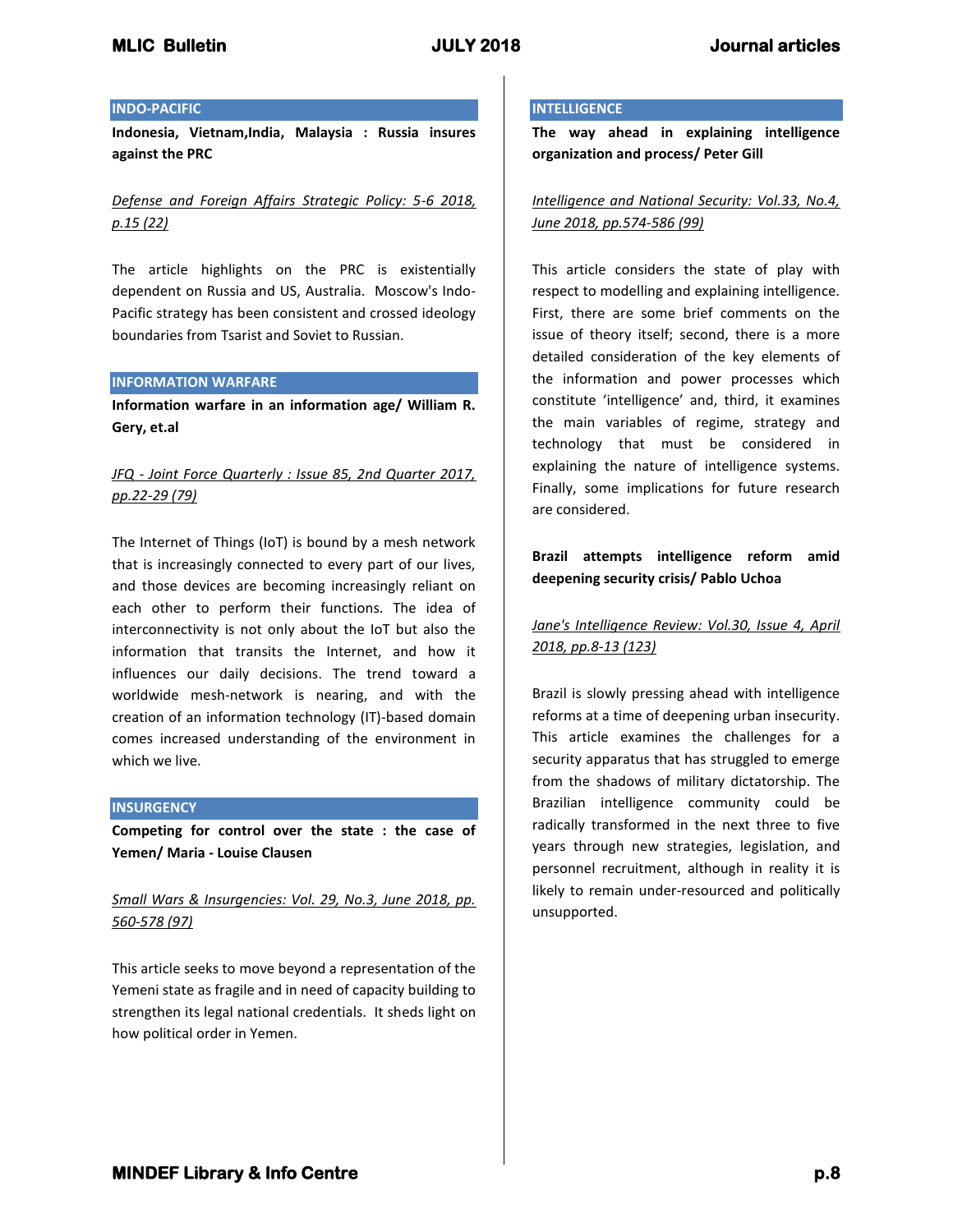### **ISIS**

**ISIS and al-Qaeda as strategies and political imaginaries in Africa : a comparison between Boko Haram and al-Qaeda in the Islamic Magreb/ Luca Raineri**

Civil Wars : Vol.19, No.4, December 2017, pp.425-447 (110)

This article argues that ascriptions to international jihadist brands are linked to local movements' political economy and geopolitical imaginaries driven more by contingent strategic considerations rather than by ideological motives.

### **ISLAMIC STATE**

**Islamic State continues to pursue foothold in Sinai/ Jack Kennedy**

*Jane's Intelligence Review: Vol.30, Issue 4, April 2018, pp.18-21 (123)*

Egypt's faltering counter-insurgency strategy in Sinai is unlikely to change after presidential elections in March. There is little prospect for a conclusive end to the Islamic State insurgency in Sinai, although it will not defeat the Egyptian military and will not be able to establish a governance project in the region. This article examines the consolidation of the Islamic State in the region and beyond.

### **JAPAN**

**Demographics and security : defense capabilities building and economic hegemony towards the 22nd century/ Keishi Ono**

# *NIDS Journal of Defense and Security : No 18 December 2017, pp.33-57*

This study takes the view that the relative national power of the United States will be maintained at current levels, Japan and the United States is to take the lead in promoting multilateral security cooperation in the pacific region with the Japan-U.S alliance at the center. Japan and the United States will see their national power and the deployment of military power in the pacific region decline, but the population and economic power of ASEAN member countries will grow.

#### **JAPAN**

**Japan outlines submarine modernisation efforts/ Kelvin Wong**

*Jane's International Defence Review: Vol.51, March 2018, p.6 (120)*

An effort that was initiated by the Japan Maritime Self-Defense Force (JMSDF) to modernise its undersea warfare capabilities in 2012 is on track to deliver the planned fleet of 22 diesel-electric submarines required for the country's defence needs by the early 2020s called for under the Japanese government's 2013 National Defense Program Guidelines, according to a JMSDF official.

### **LEADERSHIP**

**13 leadership keys to retaining our best/ Victor Bunch**

*Marine Corps Gazette : Vol.102, No.6, June 2018, pp.33-35 (71)*

A list of some basic advice, garnered from the author experiences for use of in mentoring junior marines who are struggling with the contradictions in their Marine Corps experience.

**Unit cohesion through competent leadership: why the success of a unit lives and dies with the effectiveness of its leaders/ Wiliam J. Callen**

# *Marine Corps Gazette: Vol.102, No.4, April 2018, pp.69-71 (71)*

In peacetime as well as times of war, competent leadership is the bedrock of unit cohesion. A competent leader of Marines must be the embodiment of the Corps' standards, a consistent and fair disciplinarian, and a compassionate, approachable mentor who fosters an environment of respect while instilling belief in the unit, its mission, and in all the Marines under his command.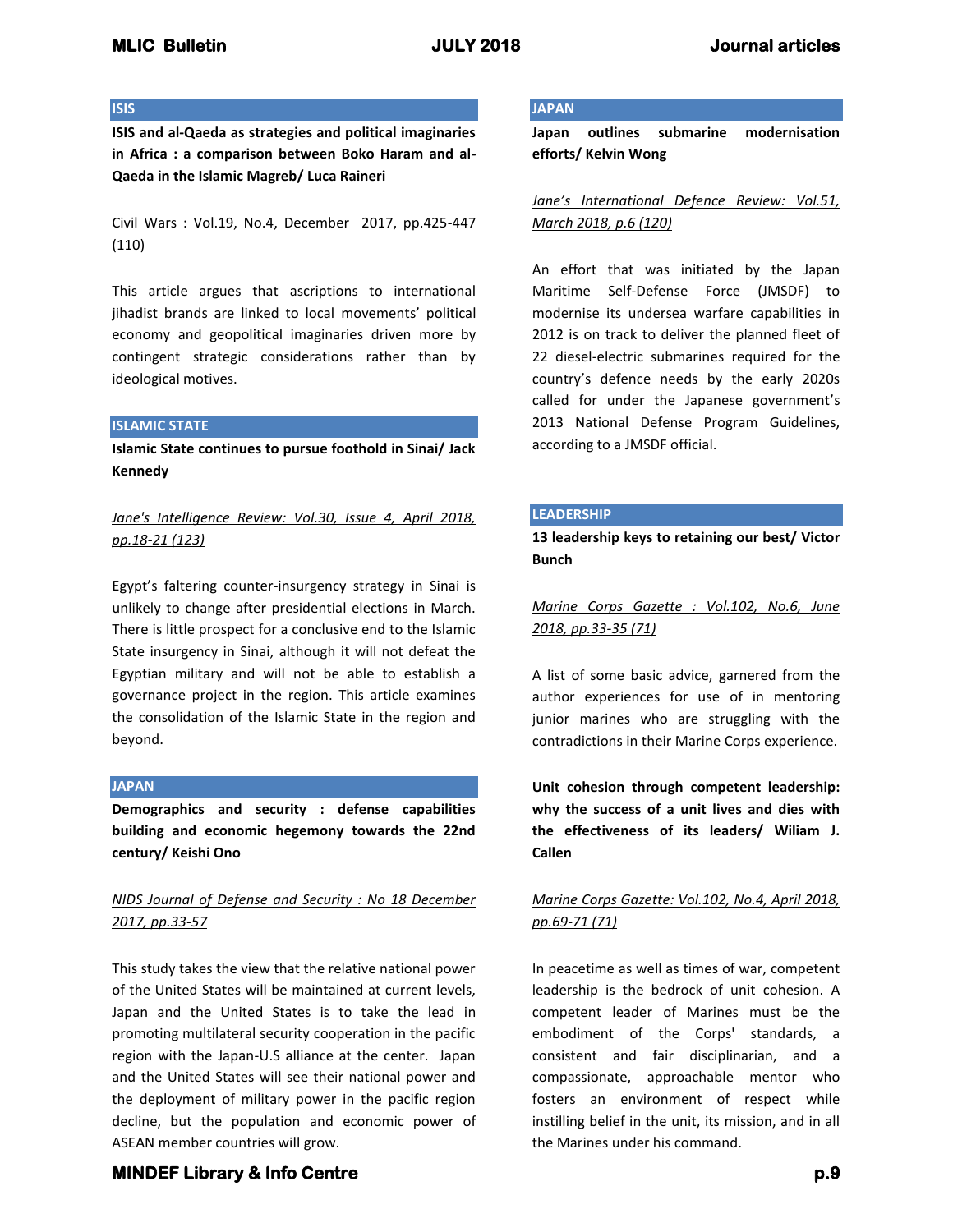## **LEADERSHIP**

**Initial Commander's critical information requirements and the five common command decisions/ Thomas M. Feltey, et.al**

*The Cavalry & Armor Journal: Vol 8 No 4, October-December 2017, pp.16-18 (64)*

Commander's critical information requirements assist the commander in making timely and effective decisions. It identifies reconnaissance objectives and drives the commander's reconnaissance guidance. Clear commander's guidance empowers the scout to think like the commander, take disciplined initiative and develop the situation as the commander would if he were in each observation post or on every patrol. This exercise in mission command flattens the battlefield and allows the organization to maintain tempo while meeting mission requirements.

### **MALAYSIA**

**Constituency delimitation and electoral authoritarianism in Malaysia/ Chin Huat Wong**

*The Round Table: Commonwealth Journal of International Affairs : Vol, 107, No 1, February 2018 , pp.67-80 (100)*

This article aims to demonstrate how integrity of the coming general election is being compromised through malapportionment, gerrymandering, pre-delimitation boundary changes and seat increase.

### **Malaysia's new dawn**

## *The World Today: Vol 74, No. 3, June - July 2018, pp. 34- 35 (57)*

The article highlights Malaysian authorities have a long history of conflating dissent and criticism of the government with threats to national security and welcomes a democratic revolution but warns that reforms must be entrenched before optimism wanes.

## **MALAYSIA**

**KL's downgrading of North Korea ties: more than symbolism/ David Han**

#### *RSIS Commentary: 08 March 2018, No 038 (F31)*

The article highlights on Malaysia's heightened disapproval of North Korea could also linked to Kuala Lumpur's objective of projecting itself as a responsible global citizen that advocates international norms including a global nonproliferation regime.

## **GE14 & the future of malay politics/ Yang Razali Kassim**

### *RSIS Commentary: 30 April 2018, No 073 (F31)*

The general election in Malaysia take a new turn bringing along with it an altered political landscape. Will it resist the undercurrents of change?

#### **MARINES**

**The cyber base of fire: a combined arms approach to cyber maneuver/ Paul L. Stokes**

*Marine Corps Gazette : Vol.102, No.4, April 2018, pp.23-27 (71)*

The Marine Corps' contribution to the national defense has successfully evolved throughout its history by virtue of the ability of Marines to identify and adapt to the Nation's national security needs, often before those needs were commonly recognized. The Marine Corps continually reviews its roles and missions in the context of an uncertain world, adapting to the changing security needs of the Nation while preserving those core values and professional capabilities that make Marines succeed in war and peace.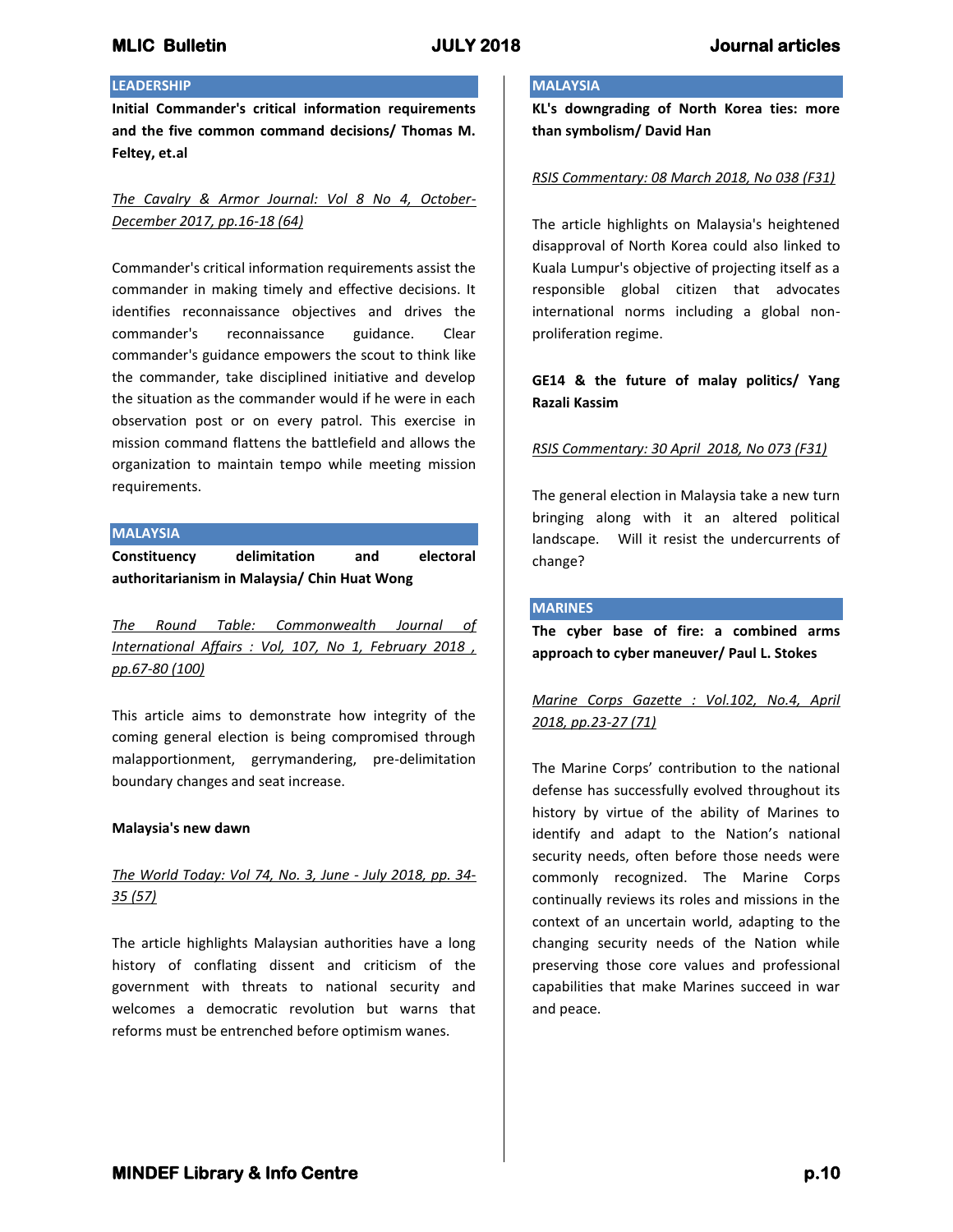## **MIDDLE EAST**

**Conflict and realignment in the Middle East/ Volker Perthes**

## *Survival : Vol.60, No.3, June-July 2018, pp.95-104 (106)*

The article highlights of popular explanations for patterns of regional alignment and conflict in the Middle East and an approach to place military expediency above alliance considerations.

#### **MILITARY**

**Ensuring effective military voice/ William E. Rapp**

*The US Army War College Quarterly Parameters: Vol. 46, No.4, Winter 2016-17, pp.13-25 (83)*

Culture, psychology, and decision-making structures place limits on the development, delivery, and impact of effective military voice in national security policy discussions. Only by working together and overcoming these limits will both military and civilian leaders ensure the robust dialogue necessary for solvent national security policies and successful waging of wars.

## **Employing military force in the 21st century/ Michael R. Matheny**

*The US Army War College Quarterly Parameters: Vol. 47, No.2, Summer 2017, pp.41-49 (83)*

As various states assert power more aggressively, US policymakers should apply lessons from past uses of force while developing strategic plans to manage the global and national tolerance for violence.

# **Military force and mass migration in Europe/ Matthew N. Metzel**

# *The US Army War College Quarterly Parameters: Vol. 47, No.3, Spring 2017, pp.51-64 (83)*

This article provides historical background for policymakers facing the complex international concern of mass migration. By examining prior American interventions and identifying existing policies that support military responses, planners can begin to develop effective solutions for the current crisis.

## **MISCELLANEOUS**

**Nationalism and war for territory: from 'divisible' territories to inviolable homelands/ Burak Kadercan**

*Cambridge Review of International Affairs: Vol.30, No.4, August 2017, pp. 368-393 (93)*

How did the rise of nationalism affect patterns of interstate wars? The conventional wisdom in mainstream security studies tends to treat the rise of nationalism as a 'force amplifier' that allowed states to wage war on an unprecedented scale, leading to deadlier—and, consequently, less frequent—wars. By building on emerging interdisciplinary research on territory and territoriality, this essay suggests that there was a second mechanism complementary to the 'force amplifier' logic through which the rise of nationalism affected the patterns of interstate war: nationalism changed the 'character' of territories in the modern state system, which, in turn, transformed state preferences over their territorial belongings.

### **MISSILES**

**Anti-missile defence analysis: Part 1/ Jon Lake**

*Asian Military Review: Vol.26, Issue 4, June/July 2018 , pp.08-09 (60)*

With US President Trump due to begin talks with North Korea's President Kim Jong-Un over denuclearisation, this article presents two perspectives on anti-tactical and anti-ballistic missile systems.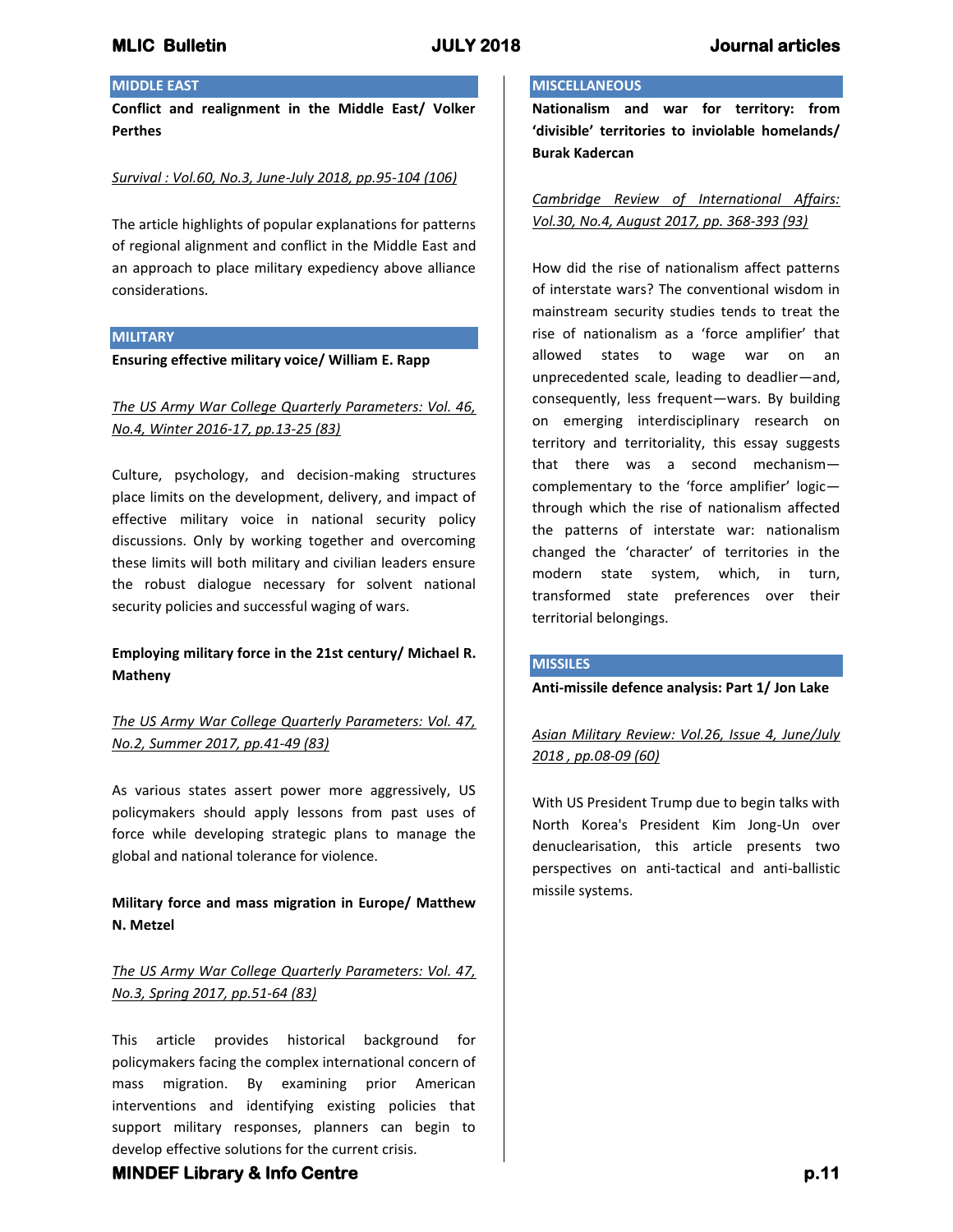## **MISSION COMMAND**

**Mission command 2.0: from an individualist to a collectivist model/** 

## *The US Army War College Quarterly Parameters: Vol. 47, No.1, Spring 2017, pp.7-19 (83)*

This article specifies the distinctive character of mission command in the twenty-first century by examining the general ships of Stanley McChrystal and James Mattis. These examples contrast the historical attention to immediate tactical tasks with today's application, which involves a deep and enduring interdependence between commanders across echelons so that decisions are closely aligned.

### **NATO**

**Rethinking NATO policy on the protection of civilians/ Sten Rynning**

*The US Army War College Quarterly Parameters: Vol. 47, No.3, Autumn 2017, pp.39-49 (83*)

This article discusses the role of the North Atlantic Treaty Organization's policy of "Protection of Civilians" in directing international efforts to counter adversaries who blur the boundaries of war during armed conflict.

### **NEPAL**

**Recruitment and violence in Nepal's civil war: microstudies under the microscope/ Kristine Eck**

## *Asian Survey: Vol.58 No.2, March/April 2018, pp.261-280 (12)*

This article shows that the statistical correlation between poverty and violence during the conflict in Nepal (1996-2006) is unlikely to be explained by grievances or low opportunity costs among the poor, but is better explained by considering the rebels' strategy. This underscores the importance of validating arguments from statistical studies.

## **NORTH KOREA**

**Nuclear non-proliferation and economic sanctions : can non-military sanctions stop nuclear proliferation?/ Sukeyuki Ichimasa**

*NIDS Journal of Defense and Security : No 18 December 2017, pp.59-79*

This paper points out future prospects and issues to be discussed on economic sanctions aimed at preventing the spread of nuclear weapons.

## **North Korea's foreign policymaking and nuclear weapons/ Pyungse Cho, et.al**

# *Asian Survey: Vol.58 No.2, March/April 2018, pp.320-340 (12)*

This paper examines the determinants of North Korea's foreign policymaking to show why denuclearization efforts continue to fail to curb, let alone end, its nuclear weapons program. Two determinants, namely South Korea's existential threat and North Korea's *juche* ideology, are explored to conclude that "nuclear North Korea" is a natural and non-negotiable manifestation of its foreign policymaking.

### **NORTH KOREA**

**US reviews its nuclear posture/ Dr Heather Williams**

*Jane's Intelligence Review: Vol.30, Issue 4, April 2018, pp.46-49 (123)*

The US administration of President Donald Trump has published its review of the United States nuclear posture, setting out its plans for the role of nuclear weapons in its national security strategy. Nuclear Posture Reviews (NPRs) are required by each new president to outline their vision of how nuclear weapons fit into the United States national security strategy. This article compares the new doctrine with previous versions and examines the implications for US strategy and security policy.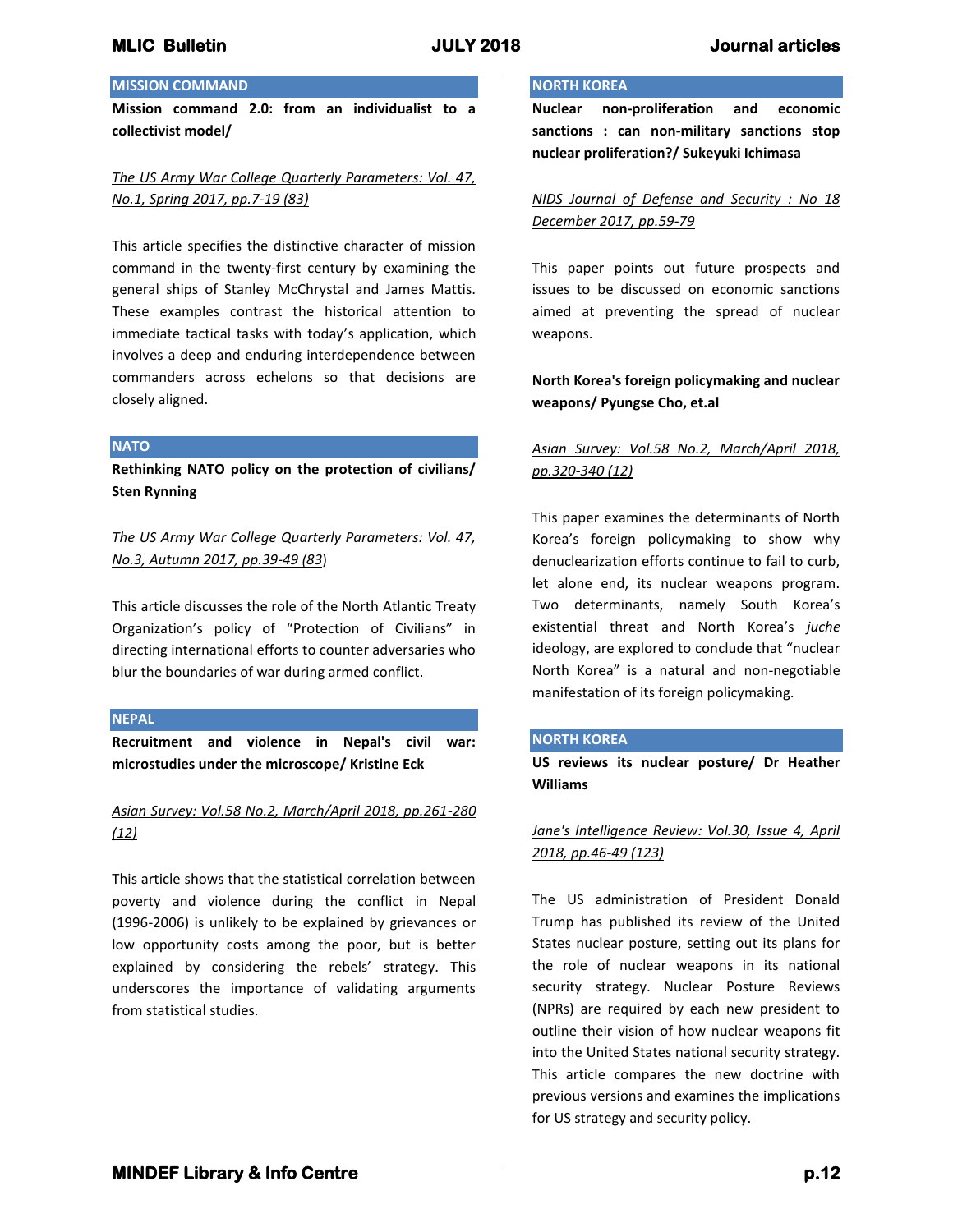## **ORGANISED CRIME**

**Data challenges complicate hate crime response/ Dr Nathan Hall**

## *Jane's Intelligence Review: Vol.30, Issue 4, April 2018, pp.42-45 (123)*

Definitions, legal responses, and data on hate crime vary substantially between countries. Policymakers and law enforcement agencies are likely to face challenges as a result of shifting definitions of hate crime, arising from the blurring of the lines between extremism and terrorism, and because of changing societal values. This article examines the reasons behind the wide disparity in data and the factors limiting the response of policymakers and law enforcement agencies.

#### **PAKISTAN**

**Failure to understand military intervention in Pakistan : A rejoiner/ Ejaz Hussain**

*Armed Forces & Society: Vol. 44, No. 2, April 2018, pp.368-378 (3)*

The article argues that Ali's accounts not only lack theoretical and methodological rigor, also suffer from empirical fallacies and factual errors. There are four objections such as philosophical contradiction, empirical fallacies, factual errors, conscious legitimation of military intervention,

### **PEACEKEEPING**

**The HIPPO in the room : the pragmatic push-back from the UN peace bureaucracy against the militarization of UN peacekeeping/ Louise Riss Andersen**

# *International Affairs: March 2018, Vol.94 No.2, pp.343- 361 (32)*

The present article study how the UN secretariat in 2000 managed to overcome the massive crisis of confidence that afflicted peacekeeping after failures in Somalia Rwanda and Srebrenica.

### **PEACEKEEPING**

**Transnational state-building in Lebanon and Bosnia Herzegovina : strengthening or shattering the peace?/ Kathia Legare**

*International Peacekeeping: Vol 25, No 1, February 2018, pp.105-127 (96)*

The analysis focuses on the interrelations between foreign and domestic parties and their evolution by tracing the formation and collapse of transnational coalitions.

## **Mediation, peacekeeping and civil war peace agreements/ Karl Derouen Jr, et.al**

# *Defence and Peace Economics: Vol 29, No. 2, March 2018, pp.130-146*

The post-civil war agreement phase is vulnerable to credible commitment problems, a lack of government capacity to implement, and/or mutual vulnerability to retribution from violating the agreement. This study's main contribution is to demonstrate the combined utility of mediation and UN peacekeeping. Mediation builds trust and confidence and works with the parties to design an efficacious agreement conducive to, among other features, tamping down post-agreement violence. Peacekeeping stems violence and facilitates the implementation of the agreement. Agreements that are mediated and followed by UN peacekeeping are expected to be more robust in terms of staving off violence.

### **PHILIPPINES**

**Jolo and Maguindanano : new IS epicentres in Philippines/ Jasminder Singh**

### *RSIS Commentary: 05 April 2018, No 065 (F31)*

The article highlights on IS fighters have been reported as still active in the Southern part of the country.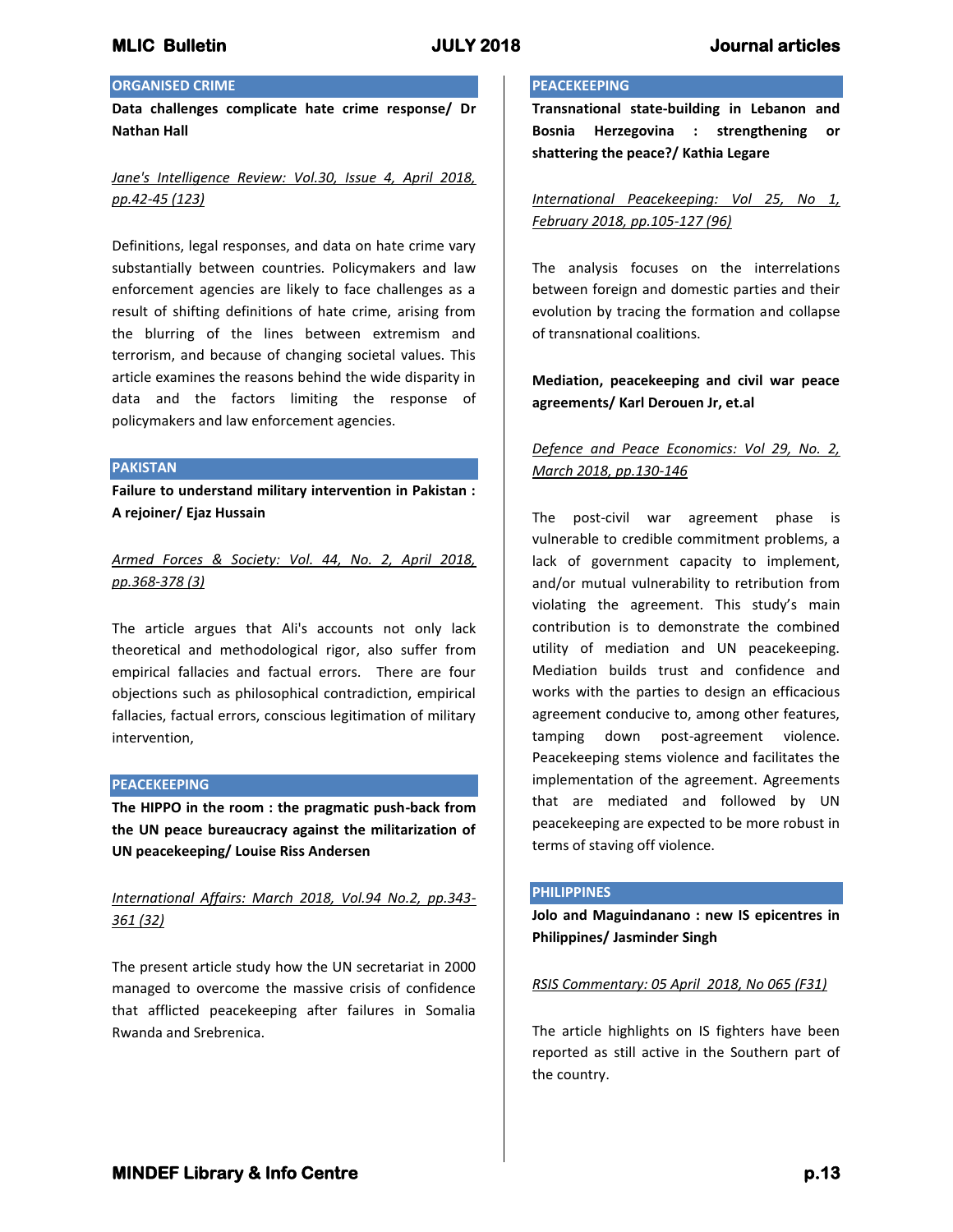## **PROCUREMENT**

**Safe and agile: Soldier protection and ergonomics/ Andrew White**

## *IHS Jane's Defence Weekly: Vol.55 Issue 10, 7 March 2018, pp.26-30 (122)*

Responding to an operating environment characterised by low- and high-intensity operations, armed forces continue to consider multiple avenues to enhance the protection and mobility of personnel across the battlespace. More on this article.

### **RUSSIA**

**The operational code approach to profiling political leaders: understanding Vladimir Putin/ Stephen Benedict, et.al**

## *Intelligence and National Security: Vol.33, No.1, January 2018, pp.84-100 (99)*

Content analytics applied to open source material can assist in understanding, predicting, and influencing the behavior of foreign political leaders. We provide evidence to this effect by profiling Russian President Vladimir Putin, who remains a source of consternation to the academic, intelligence, and policy communities. We apply the operational code scheme to a corpus of over one million words spoken by Putin across his time in office, and use the results to adjudicate between the competing portraits of him in the extant literature. We find Putin to hold broadly mainstream beliefs about international politics, albeit qualified by hyperaggressiveness toward terrorism and a startling preoccupation with political control. His approach is that of an opportunist rather than a strategist. These data represent a stream of information that must be combined with other sources and integrated, through policy judgment, into a comprehensive approach to a foreign political leader.

### **SINGAPORE**

**Population issues in Singapore and its implications to national security/ Yoshihide Matsuura**

*NIDS Journal of Defense and Security : No 18 December 2017, pp.119-136*

This article intends to help understand the country's future movement through the analysis of Singapore's population problem social changes the new immigration policy brought in particular and implications those changes may have on the country's future national security.

#### **SOUTH KOREA**

**Aiming high: South Korea's unmanned ambitions/ Huw Williams**

*Jane's International Defence Review: Vol.51, April 2018, pp.46-51 (120)*

South Korea is one of a handful of countries that possess advanced aerospace industries and are pursuing wide ranging unmanned aircraft system (UAS) development programmes to meet domestic requirements and compete internationally. This article examines a number of the programmes.

### **SOUTHEAST ASIA**

**Defence services Asia 2018 snapshot/ Andrew Drwiega**

*Asian Military Review: Vol.26, Issue 4, June/July 2018 , pp.06-07 (60)*

Defence Services Asia (DSA) had become one of South East Asia's leading defence shows which this year celebrated its 30th anniversary, having started in 1988.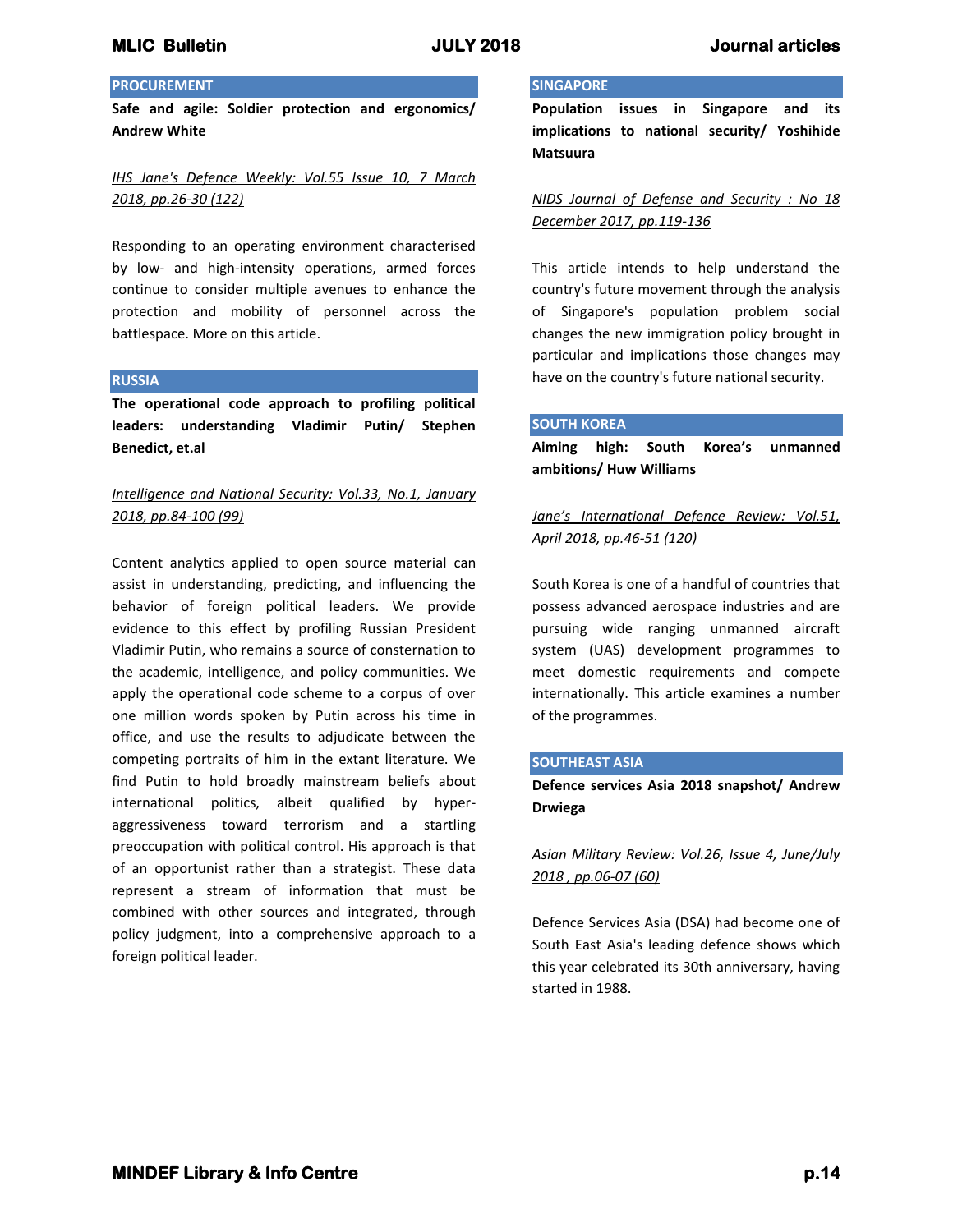## **SOUTHEAST ASIA**

**Who governs and how? Non-state actors and transnational governance in Southeast Asia/ Shaun Breslin, et.al**

## *Journal of Contemporary Asia : Vol.48, No. 2, May 2018, pp.187-203 (107)*

This special issue focuses on transnational governance, essentially cross-border networked forms of coordination in which non-state, or private, actors play important or leading roles in providing standards, rules and practices that other actors voluntarily abide by. While not denying the pre-eminent role of the state in governance, we nonetheless believe there is an underestimation of transnational governance in Southeast Asia and the varied governance role played by non-state actors that go beyond that of simply acting as pressure or advisory groups lobbying or advising states and regional organisations.

### **TERRORISM**

**A cost-benefit analysis of terrorist attacks/ Kjell Hausken**

# *Defence and Peace Economics: Vol 29, No. 2, March 2018, pp. 111-129*

The paper is intended as a tool for scientists and policymakers, as a way of thinking about costs and benefits of terrorist attacks. The cost-benefit analysis is illustrated with the 11 September 2001 attack, and 53 incidents in the Global Terrorism Database yielding both positive and negative expected utilities.

#### **TERRORISM**

**The contagious diffusion of worldwide terrorism: is it less common than we might think?/ Gary LaFree**

## *Studies in Conflict & Terrorism: Vol.41, No 4, 5, 6, April, May, June 2018, pp. 261-280 (114)*

Studies of the contagious spread of insurgency and conflict across national boundaries has generated a good deal of empirical research over time. While the contagious spread of terrorism has also been a policy concern, few empirical studies exist on the extent to which terrorism spreads contagiously. This article uses methods developed by criminologists to study the spread of crime to examine the worldwide diffusion of terrorism from 1970 to 2013. We distinguish between contagious increases (based on shared borders) and non-contagious increases (where no borders are shared). We define the 'domino effect' as a particular type of contagious diffusion where high levels of terrorism spread to an adjoining country but also remain high in the host country. Our analysis shows that both contagious and noncontagious diffusion has been rare over the past 43 years, non-contagious diffusion is more common than contagious, and when contagious diffusion occurs, it is very likely to occur according to the domino effect.

## **Militant attacks in Kabul highlight security failings/ Joanna Wright**

# *Jane's Intelligence Review: Vol.30, Issue 4, April 2018, pp.26-29 (123)*

There has been a dramatic increase in civilian casualties caused by terrorist attacks in Kabul. Kabul became the Afghan province with the highest number of civilian casualties for the first time in 2017, underlining the increased threat to the capital. This article examines the trends underlying the increasing threat and the outlook for foreign and domestic responses.